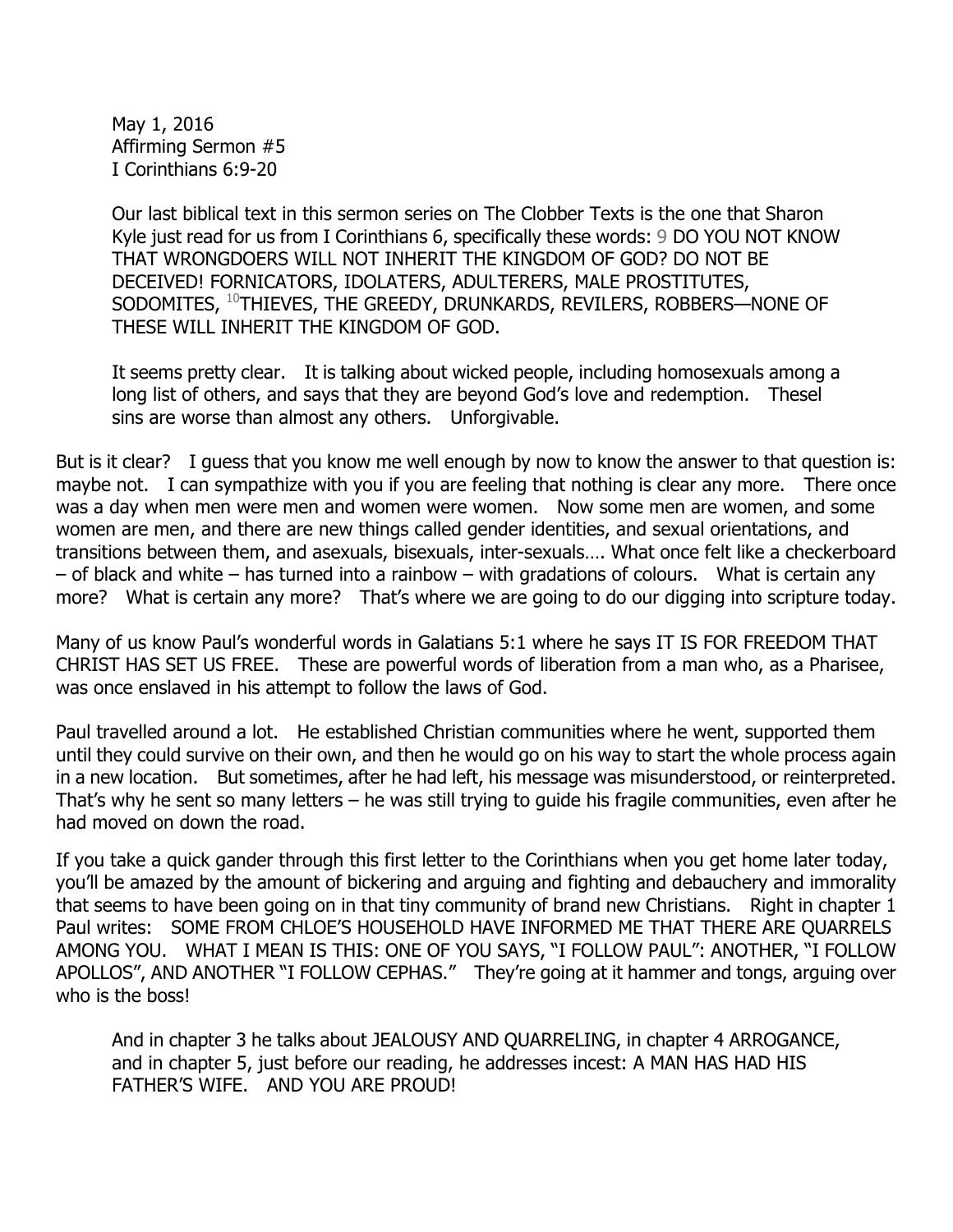They sound like a pretty cantankerous bunch! What seems to have happened is that some people took Paul's idea of FREEDOM a little too far. They have decided that if IT IS FOR FREEDOM THAT CHRIST HAS SET US FREE then freedom is what they're going to have - and lots of it. What does it matter what you get up to, since Jesus died to save us, since we are justified by faith not works, since we are already adopted as sons and daughters of God through Christ - then what does it matter what we get up to in this life? Whoopee! Let the good times roll! A bit like Grand Bend on a long weekend!

The letters show that Paul is just as horrified by this as we are - and most of this letter we are reading from today is his parental lecture back to his fledgling church as he tries to rein them in and get them back on the right track again. Think of Paul as a parent, writing to his son or daughter who have spent the first year at university living the wild life.

The first part of Chapter 6 concerns lawsuits between believers. They are fighting so much with each other that they are suing each other in the public courts - it makes me think of family in-fighting – and making the Christian community a laughing stock. So he charges them to stop airing their dirty laundry in public.

While writing to them about that, he gets all tangled up in the idea of WRONGDOING in general, and this causes him to start a little lecture on that: 9 DO YOU NOT KNOW THAT WRONGDOERS WILL NOT INHERIT THE KINGDOM OF GOD? No soup for you! If you act immorally, then you will not be saved. Clearly he is linking ethics  $-$  our behavior – and faith – our beliefs. So far, are we with him? Yes.

But then he goes on to a list of immoral behaviours – examples of what he means – and says, NONE OF THESE WILL INHERIT THE KINGDOM OF GOD. Big stuff here. No soup for them.

And who does he leave outside of heaven's gate, knocking on the door, begging to get in? Listen: FORNICATORS, (that is sex outside of marriage) IDOLATERS (that is putting someone or something ahead of God), ADULTERERS (back to sex outside of marriage again), malakoi, and aresenokoitai, (yes, for now I am leaving those words in Greek. We'll come back to them in a moment),<sup>10</sup>THIEVES, THE GREEDY, DRUNKARDS, REVILERS, and ROBBERS.

Stop for a moment and think about that list. Do any of our children or grandchildren live with someone without being married? No soup for them. Have any of our family members left the church, left faith and belief behind? No soup for them. Have any of us had an affair? No soup for us. Have any of us "borrowed" supplies from work, or wanted something that our neighbours have, or gotten good and drunk at a party….? No soup.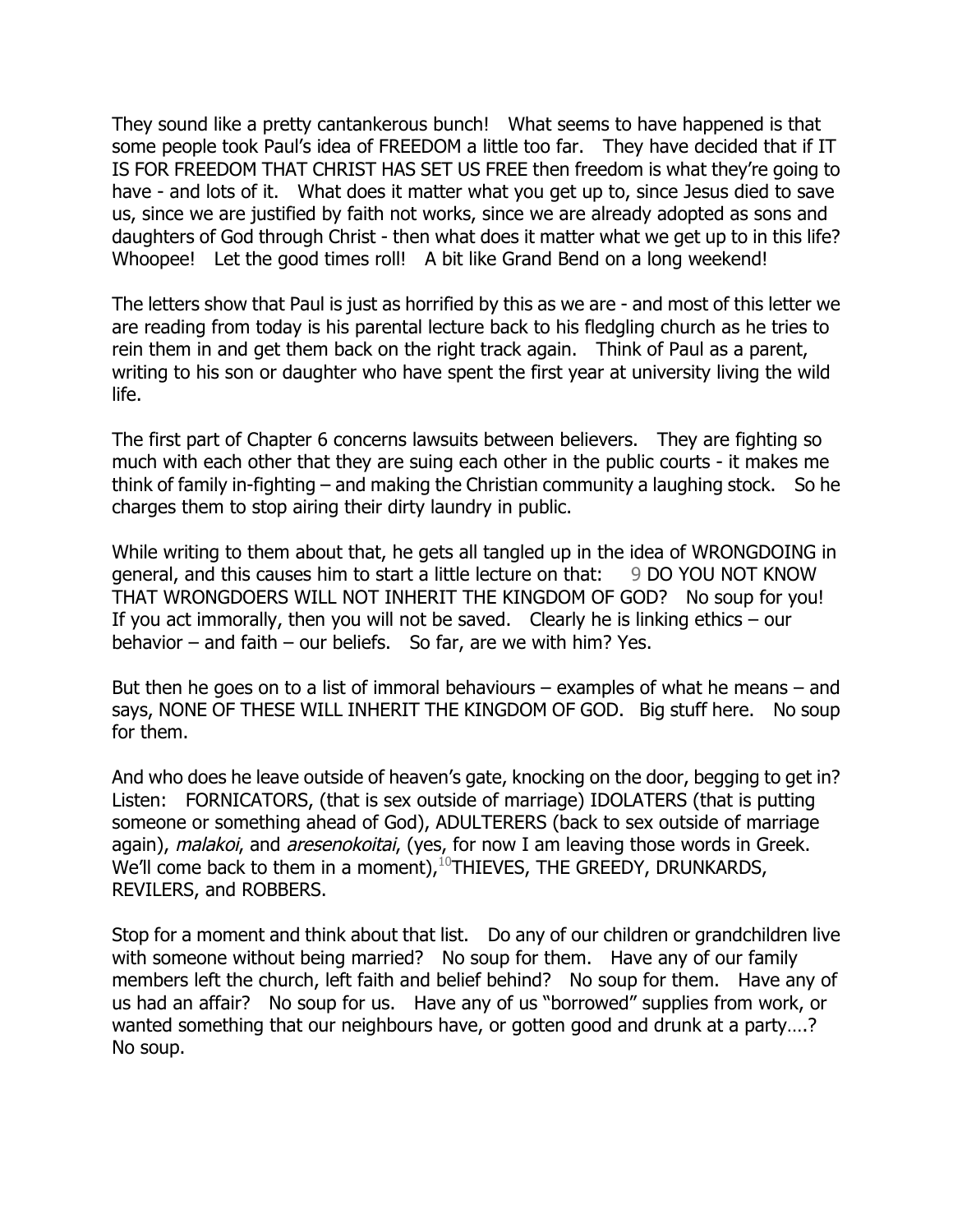Paul is coming down pretty hard on the folks in Corinth. Harder than we would, I think. Harder than I would, to be sure. Morality has changed, hasn't it? Morality. Is. Contextual. Who we sleep with seems less important these days - and maybe not so easily equated with Right Behaviour.

Right Behaviour means not hurting someone else with our actions. It means not lying to our beloved. It means not violating boundaries. It means respecting others. That is where we agree with Paul about morality - maybe not so much in his examples.

That is important. But there is more. Just about here some folks will be thinking "What about verse 9 where Paul talks about MALE PROSTITUTES and HOMOSEXUAL OFFENDERS? You've conveniently left it out!"

Let's not leave it out - let's draw it out now. We're down to two words now - four in English, but two in Greek: *malakoi*, which in my bible has been translated MALE PROSTITUTES and *aresenokoitai*, which in this translation is HOMOSEXUAL OFFENDERS. What do we know about those words?

You will not likely be surprised to find out that it is not entirely clear what those words mean, and scholars are uncertain - although they do know it probably has to do with male/male sexual encounters. Malakoi literally means 'soft ones' and aresenokoitai is a word Paul himself probably made up to translate a Hebrew word meaning 'one who lies with a man as with a woman.'

In neither case does it mean what we assume our English word 'homosexual' to mean, namely, a naturally occurring variant of human sexuality, a sexual orientation. For Paul it referred to a kind of sexual self-indulgence well known in Greek society in which it was common for straight men to have sex with other men and even boys to spice things up. We're back to that whole idea of freedom again - some members of the Corinthian community were abusing their Christian freedom by sleeping around: with men, with women, with children, who cares? Because of their so-called new FREEDOM.

Paul is saying: No! No to sleeping around. No to adultery - cheating on your spouse. No to idolatry - cheating on God. No to thieves, to greed, to drunkenness, slander, swindling - No. You are better than that now. In his words: v. 11 YOU WERE WASHED. YOU WERE SANCTIFIED. YOU WERE JUSTIFIED IN THE NAME OF THE LORD JESUS CHRIST. Start acting like it.

He continues: DO YOU NOT KNOW THAT YOUR BODIES ARE MEMBERS OF CHRIST? … YOUR BODY IS A TEMPLE OF THE HOLY SPIRIT WITHIN YOU, WHICH YOU HAVE FROM GOD, AND THAT YOU ARE NOT YOUR OWN?<sup>20</sup>FOR YOU WERE BOUGHT WITH A PRICE; THEREFORE GLORIFY GOD IN YOUR BODY.

He is reminding this hard-drinking, hard-partying group of brand new Christians that they should be practicing Right Behaviour, ethical living, moral rectitude.